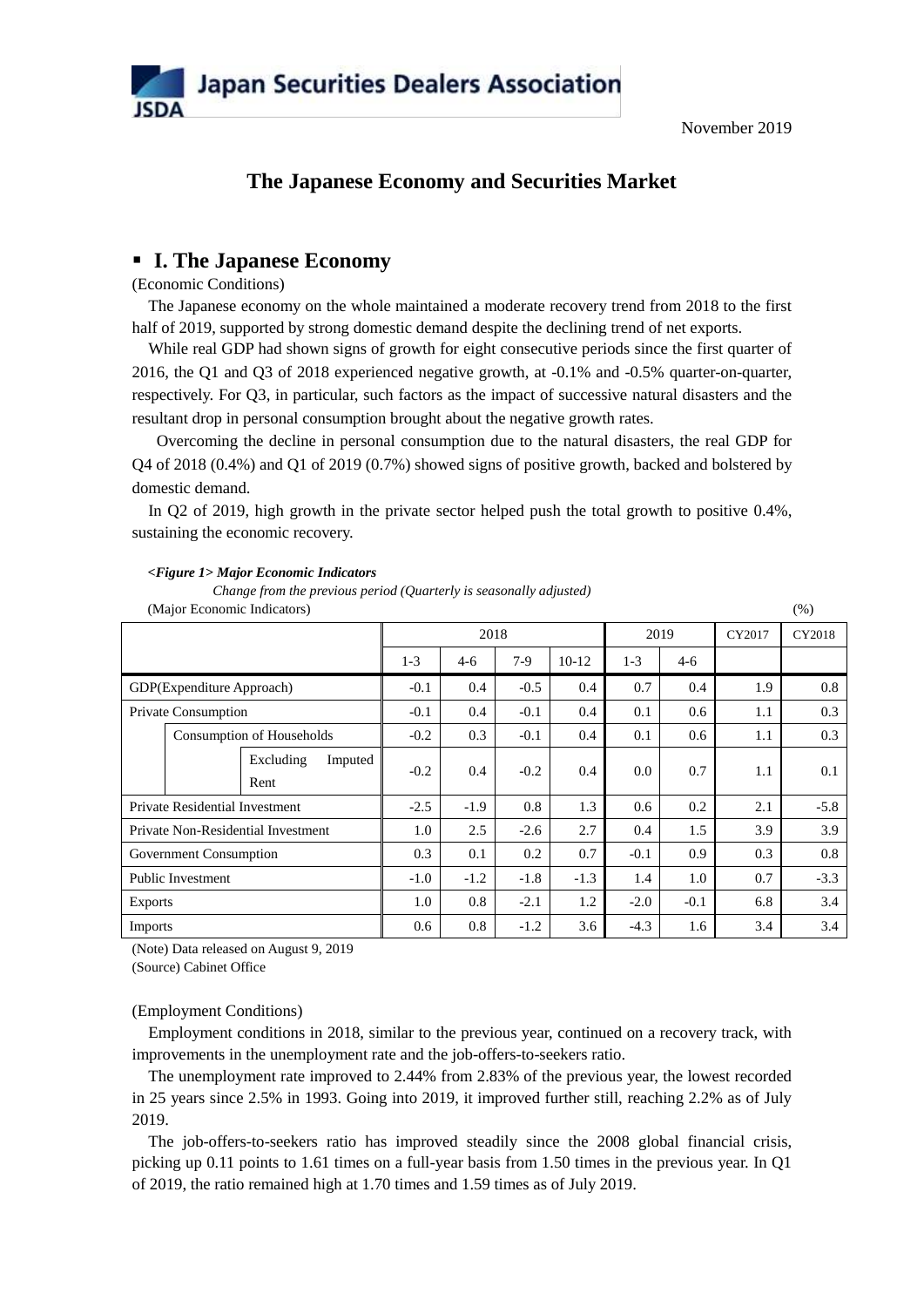| <figure 2=""> Employment Conditions</figure> |       |      |       |         |         |      |        |        |
|----------------------------------------------|-------|------|-------|---------|---------|------|--------|--------|
|                                              |       |      | 2018  |         | 2019    |      |        |        |
|                                              | $1-3$ | 4-6  | $7-9$ | $10-12$ | $1 - 3$ | 4-6  | CY2017 | CY2018 |
| Unemployment rate $(\%)$                     | 2.5   | 2.4  | 2.4   | 2.4     | 2.4     | 2.4  | 2.8    |        |
| Job-offers to seekers ratio (times)          | 1.66  | 49.ء | 1.61  | 1.69    | 1.70    | 1.51 | 1.50   | 1.61   |

(Note) Data is seasonally adjusted

(Source) Ministry of Internal Affairs and Communications; Ministry of Health, Labour and Welfare

(Price Fluctuations)

The Corporate Goods Price Index (CGPI) in 2018, with the expansion of the global economy centered on the United States and China leading to increases in demand and subsequent hikes in the prices of international commodities, pushed up domestic corporate prices to 101.3 points, an uptick of 2.6 points compared to the previous year (base level at 2015). Going into 2019, the CGPI was still on an upward trend, standing at 101.2 points as of July 2019.

#### *<Figure 3> Price Trends*

(Corporate Goods Price and Consumer Price)

|                                  |       | 2018  |       |       | 2019             |       |       |        |        |
|----------------------------------|-------|-------|-------|-------|------------------|-------|-------|--------|--------|
|                                  |       | 1-3   | 4-6   | $7-9$ | $10-12$          | 1-3   | $4-6$ | CY2017 | CY2018 |
| Corporate Goods Price            | Index | 100.3 | 101.0 | 101.9 | 102.0            | 101.2 | 101.6 | 98.7   | 101.3  |
|                                  | YoY   | 2.4   | 2.6   | 3.1   | 2.2              | 0.9   | 0.6   | 2.3    | 2.6    |
| <b>Consumer Price</b>            | Index | 100.5 | 101.0 | 101.1 | 101.5            | 101.3 | 101.7 | 100.2  | 101.0  |
| (excluding fresh produce)<br>YoY |       | 0.9   | 0.7   | 0.9   | 0.9 <sub>0</sub> | 0.8   | 0.8   | 0.5    | 0.9    |

(Source) Ministry of Internal Affairs and Communications, Bank of Japan

# ・Ⅱ.**Financial Assets of Households**

The financial assets of households at the end of 2018 rose about  $\frac{15.5 \text{ trillion } (+0.3\%) \text{ year-on-year}}{2018 \text{ too}}$ to ¥1,834.9 trillion, making it the highest figure recorded. While stocks, etc. decreased, inflows of cash and deposits helped increase the overall assets.

Looking into the components, shares and other equities decreased by ¥19.1 trillion (-9.5%) year-on-year to ¥182.6 trillion and investment trust beneficiary certificate also decreased by ¥1.5 trillion (-2.2%) year-on-year to ¥71.1 trillion. Meanwhile, cash and deposits were up about ¥18.0 trillion (+1.9%) year-on-year to ¥977.1 trillion, making it the highest figure recorded on a year-end basis.

With respect to the composition ratio, cash and deposits continued to remain high with 0.9 point increase over the previous year at 53.3%. On the other hand, stocks and other equities saw a decrease in composition ratios, down 1.0 point to 10.0%.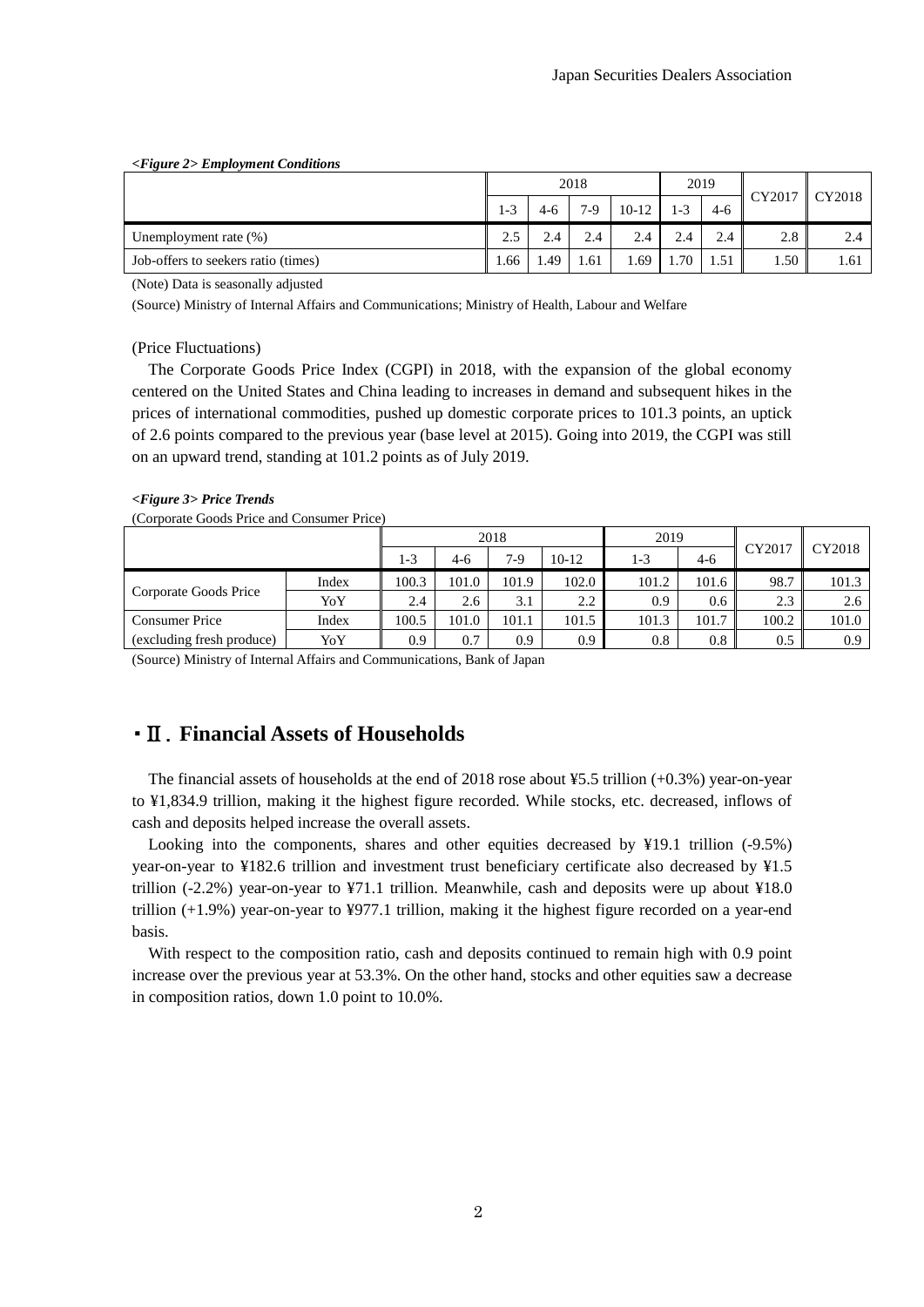|                                                                     | FY2016                | FY2017                | FY2018(E)             | FY2018 (E)<br>(Amount in $\angle$ trillion<br>(US\$ billion)) |
|---------------------------------------------------------------------|-----------------------|-----------------------|-----------------------|---------------------------------------------------------------|
| Financial Assets of Households<br>(Amount in $\frac{1}{2}$ trillion | 1,784.0<br>(15,906.1) | 1,829.3<br>(17,215.7) | 1,834.9<br>(16,530.6) | 1,834.9<br>(16,530.6)                                         |
| (US\$ billion))                                                     |                       |                       |                       |                                                               |
|                                                                     | 52.6%                 | 52.4%                 | 53.3%                 | 977.1                                                         |
| Cash & Deposits                                                     |                       |                       |                       | (8,801.8)                                                     |
|                                                                     | 1.4%                  | 1.3%                  | 1.3%                  | 24.2                                                          |
| <b>Debt Securities</b>                                              |                       |                       |                       | (218.0)                                                       |
|                                                                     | 9.9%                  | 11.0%                 | 10.0%                 | 182.6                                                         |
| Shares & Other Equities                                             |                       |                       |                       | (1,645.0)                                                     |
| <b>Investment Trust Beneficiary</b>                                 | 4.0%                  | 4.0%                  | 3.9%                  | 71.1                                                          |
| Certificates                                                        |                       |                       |                       | (640.5)                                                       |
| Insurance, Pensions and                                             | 29.1%                 | 28.5%                 | 28.6%                 | 524.6                                                         |
| <b>Standardized Guarantees</b>                                      |                       |                       |                       | (4,726.1)                                                     |
|                                                                     | 2.9%                  | 2.8%                  | 3.0%                  | 55.0                                                          |
| Others                                                              |                       |                       |                       | (495.5)                                                       |

*<Figure 4> Composition of Financial Assets of Households*

(Notes) Data released on June 27, 2019

(Source) Bank of Japan

# Ⅲ.**Equities**

(1) Primary Market

The number of newly listed companies on the Tokyo Stock Exchange in 2018 was 115, an increase of twelve companies from that of the previous year. As of the end of July 2019, the number of new listings stood at 49, down eight from the previous year. By industry category of newly-listed companies, as with the previous year, the service and information  $\&$  communications industries comprised the top two sectors, making up about 60% of the total, while the listing of real estate businesses also stood out with the backdrop of low interest rates. Specifically, the following businesses were noteworthy: 1) businesses with high growth expectations for cultivating new markets; 2) businesses providing services to raise business efficiency amid a backdrop of work-style reform; 3) businesses leveraging AI (artificial intelligence) and RPA (Robotic Process Automation) technologies; and 4) companies having parent and/or senior companies.

The capital raised through public offerings of shares by listed companies nationwide in 2018 increased 2.8% (¥11.7 billion) from the previous year to ¥436.5 billion. The first seven months of 2019 (January to July) saw ¥65.6 billion in capital raised, a 76.3% (¥211.1 billion) decrease compared to that of the previous year.

The capital raised through public offering of shares by newly listed companies in 2018 increased 132.0% from the previous year to ¥209.9 billion. The first seven months of 2019 (January to July) saw a 69.2% decrease (¥86.4 billion) from the previous year to ¥38.3 billion. Notable fundraising from 2018 to the first half of 2019 included Mercari, a company running a free-market application, which was listed on TSE Mothers on June 19, 2018 with a market capitalization at the closing price of the TSE of ¥717.2 billion; and SoftBank Group affiliated SoftBank Corp., a mobile-phone carrier, which was listed on TSE First Section on December 16, 2018 with a market capitalization ¥6,137.0 billion at the closing price of the TSE.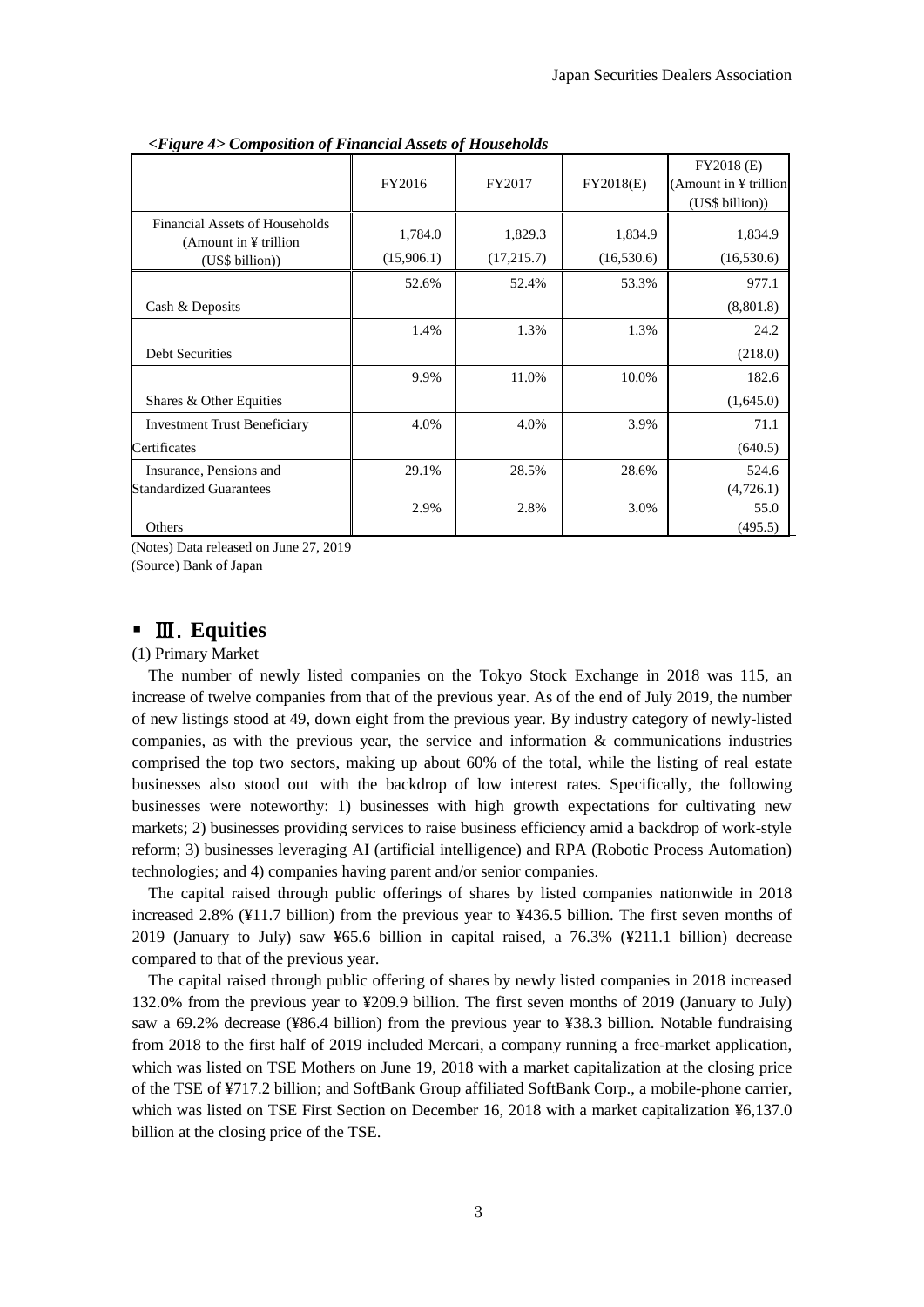|                                                  | 2016     | 2017     | 2018     |
|--------------------------------------------------|----------|----------|----------|
| No. of Listed Companies                          | 3,533    | 3,596    | 3,650    |
| Newly Listed Companies                           | 96       | 103      | 115      |
| Market Capitalization (¥ billion)                | 579,596  | 700,982  | 582,670  |
| Trading Volume (million shares)                  | 665,769  | 587,729  | 481,634  |
| Average Daily Trading Volume<br>(million shares) | 2,717    | 2,379    | 1,965    |
| Trading Value (¥ billion)                        | 691,102  | 741,315  | 793,823  |
| Average Daily Trading Value (¥ billion)          | 2,820    | 3,001    | 3,240    |
| TOPIX (Note)                                     | 1,518.61 | 1,817.56 | 1.494.09 |

*<Figure 5> Main Stock Indexes (TSE1, TSE2, Mothers, JASDAQ, TOKYOPRO)*

(Note) As of year-end

(Source) *Monthly Statistics Report* by the Japan Exchange Group

#### (2) Secondary Market

In an overview of the 2018 stock market, the Nikkei 225 Stock Average saw downward pressure on prices up until August due to a confluence of factors such as hikes in the US long-term interest rates, concerns over the protectionism of the US administration, and concerns over the trade disputes between the US and China. However, in September, stock prices went up, due to heightened expectations for improvements in corporate performance following the positive quarterly results for April through June, as well as the general sense of ease over the domestic political situation arising from the LDP leadership election results, and in October, the Nikkei rose to the highest level since November 1991.

After that, however, due to fears of a global economic slowdown, the prices turned to a downward trend, and in December, stock prices weakened further still due to the sharp drop of US stocks and uncertainty over the US administration.

Q1 FY2018 saw recovery of stock prices back to the ¥24,000 level in January, riding a global upward trend of stocks as well as expectations of a recovery in corporate earnings. However, in February, there was a rise in risk aversion due to hikes in the US long-term interest rates, and concerns over the protectionism of the US administration turned stock prices on a downward trend again to close at ¥21,454 on March 31.

Q2 FY2018 saw stock prices remain strong from April toward the third week of May, bolstered by the amelioration of tensions by both the United States and China, and at one point saw the prices rise to the ¥23,000 levels. Later, due to changes of the situation regarding a summit meeting between the US and North Korea, as well as increasing concerns over the US-China trade disputes, stock prices hovered between ¥22,000 and ¥23,000, closing at ¥22,304 at the end of June.

Q3 FY2018 saw stock prices fall below ¥22,000 toward the middle of August due to concerns over the intensification of the trade disputes between the United States and China. Thereafter, however, stock prices began to rise due to the robust performance of domestic companies coupled with a rising feeling of security toward the domestic political climate, and trades closed at ¥24,120 in September, the highest in about 26 years since 1991.

In Q4 FY2018, while there was a temporary rise in stock prices to ¥24,270 in the beginning of October, stock prices were generally on a downward trend due to the low stock prices worldwide—a result of hikes in the US long-term interest rates—as well as a sense of caution of an economic slowdown in China amid the US-China trade disputes. In November, stock prices picked up, due to the positive expectations of initiatives to eliminate the US-China trade disputes and upon receiving the results of the US midterm elections. However, in December, a sharp drop of US stocks coupled with uncertainty over the US government administration put stock prices in the downward trend throughout the month and trades closed at ¥20,014, ¥2,750 down from that of the end of 2017.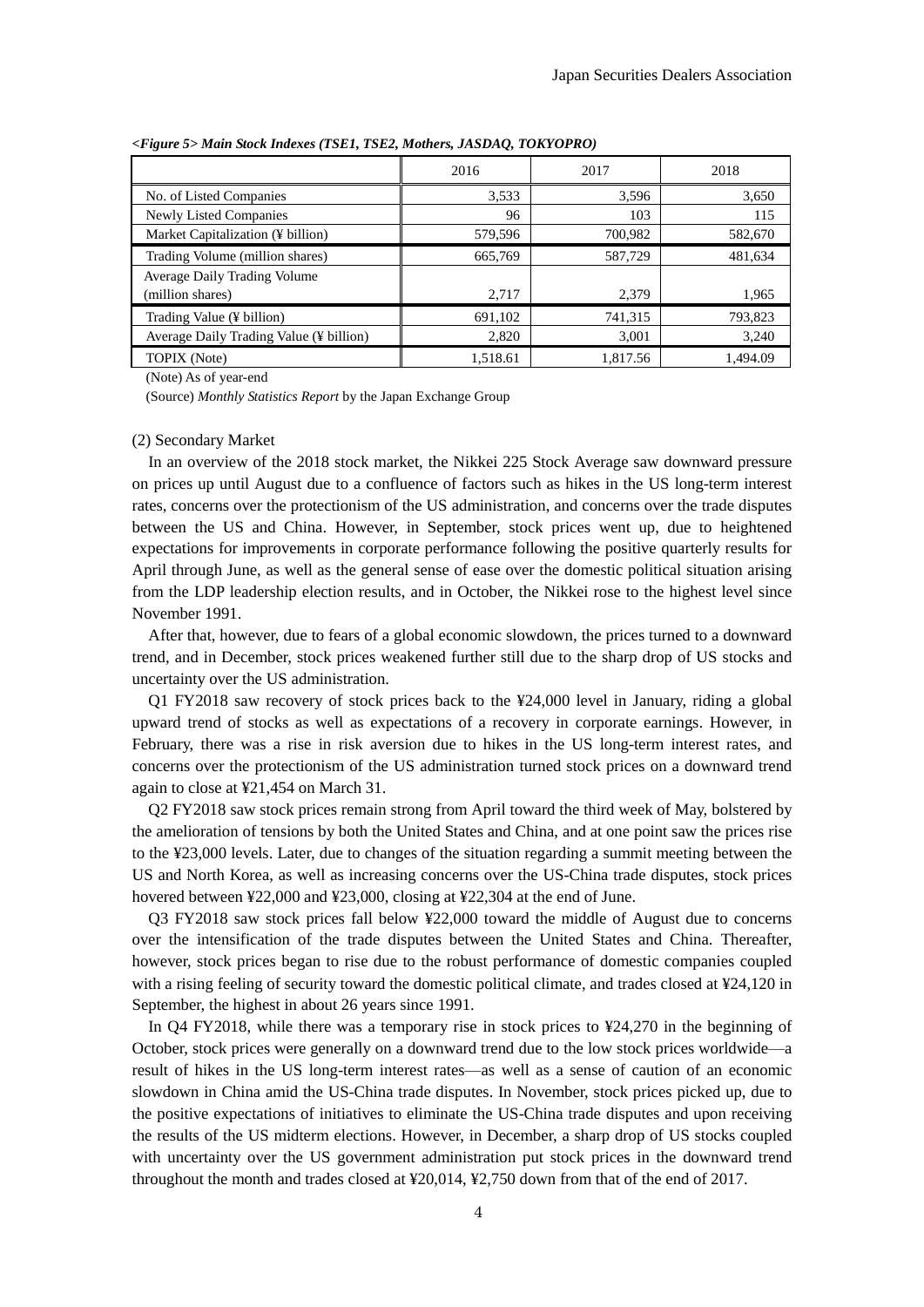Q1 FY2019 saw stock prices going below ¥20,000 at the beginning of the year, but in January, there were signs that investors would buy back at the low prices, which put the trend upwards, while maintaining the ¥20,000 level. February saw strong stock prices due to expectations for the appeasement of the US-China trade disputes. However, in March, due to concerns of a global economic slowdown, stock selling became predominant, and trades closed at ¥21,205.

Q2 FY2019 witnessed an amelioration of trade disputes between the US and China in April, leading to stable stock prices. However, in May, the US-China trade disputes once again pick up, resulting in widespread stock selloff in preparation of its effect, placing the prices on a downward trend. However, in June, stock prices were once again stable due to hopes for a US-China summit to resolve the trade disputes between the countries as well as the impact of forecasts for the early interest rate cut by the US Federal Reserve Board (FRB), and trades closed at ¥21,275.



*<Figure 6> The Nikkei 225 and the Foreign Exchange Rate*

(Source) Bloomberg

*<Figure 7> Transaction Rate by Investor Type (in Value Terms)* 

|                                      | Market share |       |       | Selling on balance $(-)$ / Buying on balance $(+)$ |             |          |  |  |
|--------------------------------------|--------------|-------|-------|----------------------------------------------------|-------------|----------|--|--|
|                                      |              |       |       |                                                    | (¥ billion) |          |  |  |
|                                      | 2016         | 2017  | 2018  | 2016                                               | 2017        | 2018     |  |  |
| Securities companies<br>self-dealing | 15.2%        | 15.5% | 15.4% | 2,412                                              | 6,032       | 972      |  |  |
| Individuals                          | 20.6%        | 21.9% | 19.9% | $-3,162$                                           | $-5,793$    | $-369$   |  |  |
| Foreigners                           | 70.3%        | 68.9% | 71.5% | $-3,688$                                           | 753         | $-5,740$ |  |  |
| Investment trusts                    | 2.4%         | 2.4%  | 2.3%  | $-389$                                             | $-1.043$    | 1.417    |  |  |
| Business companies                   | 1.1%         | 1.2%  | 1.1%  | 2,223                                              | 1,232       | 2,570    |  |  |
| Insurance companies                  | 0.2%         | 0.2%  | 0.2%  | $-573$                                             | $-570$      | $-354$   |  |  |
| Major city banks/<br>regional banks  | 0.2%         | 0.2%  | 0.2%  | $-493$                                             | $-864$      | $-779$   |  |  |
| Trust banks                          | 3.7%         | 3.6%  | 3.6%  | 3,265                                              | 93          | 1,506    |  |  |
| Other financial institutions         | 0.2%         | 0.2%  | 0.2%  | 261                                                | 134         | 91       |  |  |

(Note) The figures reflect the numbers released by Tokyo Stock Exchange and Nagoya Stock Exchange

(Source) Japan Exchange Group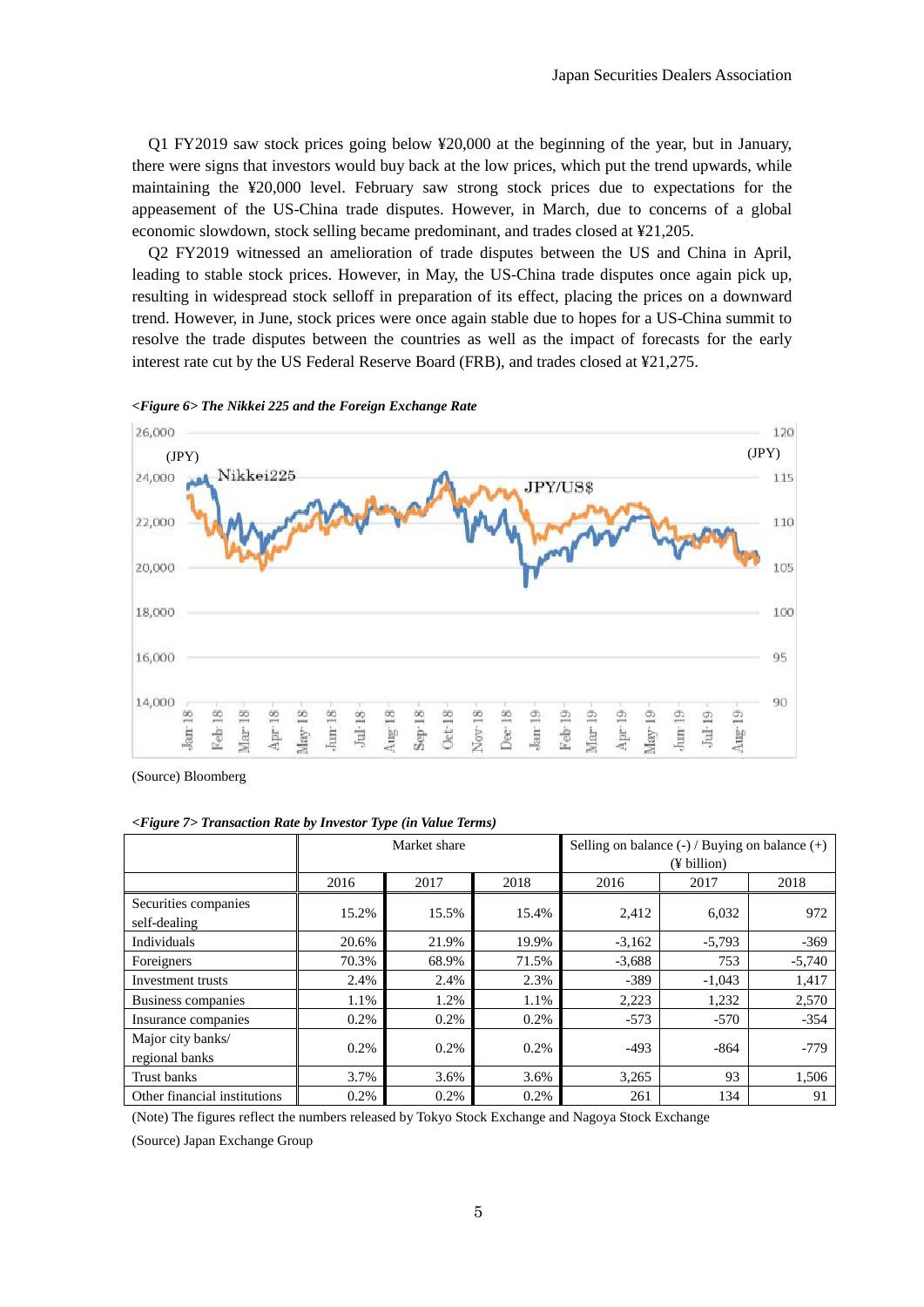# Ⅳ.**Bond Market**

### (1) Primary Market

In 2018, public and corporate bond issuance in Japan declined ¥9.1 trillion (-4.9%) from the previous year to ¥179.1 trillion.

The breakdown was ¥150.4 trillion in government bonds (down ¥8.6 trillion from the previous year), ¥10.4 trillion in straight corporate bonds (down ¥0.9 trillion), and ¥2.1 trillion in bonds issued by nonresidents (up ¥0.7 trillion).

With respect to government bonds, which make up the majority of the market, issuances saw a decline for five consecutive years. Straight corporate bond issuances increased to remain above the ¥10 trillion level for three consecutive years against the backdrop of the stabilization of the extremely low interest rates.

Domestic public and corporate bond issuance in the first six months (January to June) of 2019 came to ¥85.6 trillion, falling short of the ¥88.3 trillion of the same period in the previous year. While issuances of government bonds declined from the same period in the previous year, those of straight corporate bonds increased.

#### *<Figure 8> Public and Corporate Bonds* >

|                                    |                                      |         |         | (¥ trillion) |
|------------------------------------|--------------------------------------|---------|---------|--------------|
|                                    |                                      | 2016    | 2017    | 2018         |
|                                    | Government bonds <sup>(Note 1)</sup> | 9,291.1 | 9,623.9 | 13,986.3     |
| Transaction volume<br>(face value) | Other                                | 82.0    | 92.7    | 76.9         |
|                                    | Total                                | 9,373.2 | 9,716.7 | 14,063.3     |
| Issuance volume                    | Public bonds                         | 183.3   | 173.9   | 165.0        |
|                                    | (Government bonds)<br>(Note 2)       | (168.8) | (159.1) | (150.4)      |
|                                    | Straight bonds (Note 3)              | 10.7    | 11.3    | 10.4         |
|                                    | Issuance by nonresidents             | 1.1     | 1.4     | 2.1          |
|                                    | Total (Note 4)                       | 197.2   | 188.2   | 179.1        |

(Note 1) JGB basket transactions (used for transactions of GC repos under the Subsequent Collateral Allocation Method, introduced following the shortening of the JGB settlement cycle to T+1) has been added to the figures as of May 2018.

(Note 2) JGBs do not include financing bills (including financing bills of T-Bills). Public bonds other than JGBs comprise municipal, government-guaranteed and FILP agency bonds, etc. (including regional public corporation bonds).

(Note 3) Straight corporate bonds include asset-backed corporate bonds.

(Note 4) The total figures are not equal to the sum of individual categories because they include bank bonds, private placement corporate bonds and private placement government bonds.

(Source) Japan Securities Dealers Association

#### (2) Secondary Market

The OTC transaction volume of public and corporate bonds in 2018 stood at ¥14,063 trillion (of which JGBs comprised ¥13,986 trillion), a 44.7% increase compared to that of the previous year.

An overview of the long-term interest rate (simple interest yield on newly issued 10-year JGBs) from 2018 to the first half of 2019 reveals stable fluctuation within the very small range of -0.1% to 0.1%.

In 2018, the long-term interest rate (simple interest yield on newly issued 10-year JGBs) started at 0.048% at the beginning of the year. In January that year, due to decreases in purchases of JGBs by the Bank of Japan leading to speculation that the Bank of Japan had begun preparations for an exit strategy from its monetary easing policy, the rate went up to 0.1%. Later, with the implementation of the Bank of Japan's limit price operations and the decline in market speculation of its tapering of its monetary easing program, the rate fell to 0.024% in late March.

From April, there was a rise in interest rates due to factors including the US long-term interest rate climbing over 3%, but in the face of the decline of long-term interest rates in the US and Germany, the rate dropped to 0.025% in the beginning of July.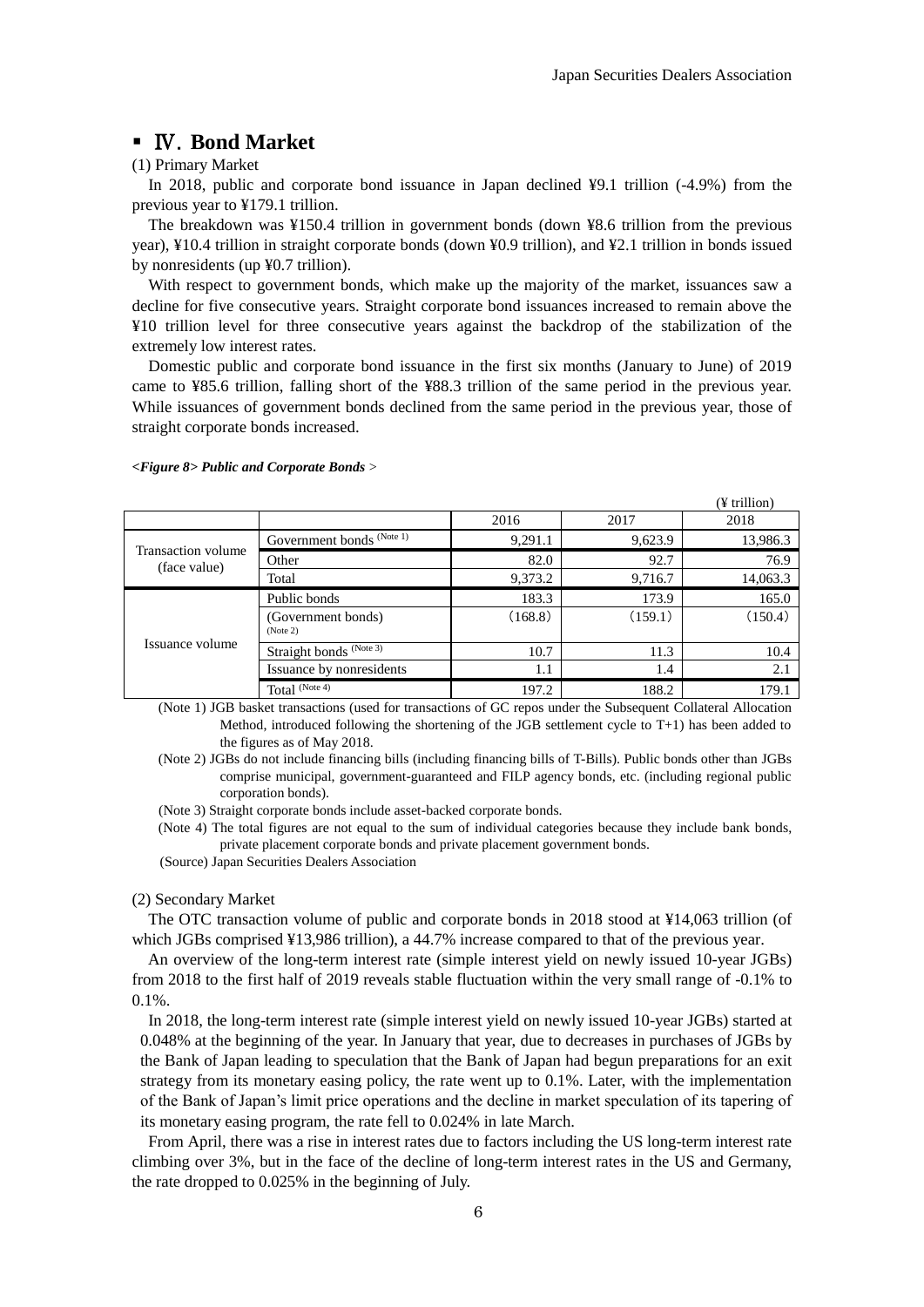Under such circumstances, in late July, speculation that the Bank of Japan was considering more flexible operation of the long-term interest rate led to a rise in the interest rates. At the Monetary Policy Meeting held at the end of July, the Bank of Japan resolved "Strengthening the Framework for Continuous Powerful Monetary Easing", while also expressing its intent to allow the long-term yields to rise up to around 0.2%. As a result, the interest rate temporarily rose to 0.145%. Riding on this current, and in accordance with the upward trend of the US long-term interest rate, the interest rates climbed up further to hit 0.161% in the beginning of October.

However, reflecting growing risk-averse sentiments following a decline in the global stock markets due to concerns over the global economic slowdown, interest rates turned to a downward trend, and remained low toward the end of the year at 0.003%.

In 2019, long-term interest rates dropped into negative levels and continued to fall. In August, affected by factors including the concern over the US-China trade disputes, the US recognition of China as a currency manipulator on August 6, and the trend of global decline of interest rates for fear of an economic slowdown, the rate once went down to -0.285%, the lowest level in about three years.



*<Figure 9> Long-Term Interest Rates*

# Ⅴ.**Investment Trusts**

Net assets of publicly offered investment trusts at the end of 2018 stood at ¥105.1592 trillion at year-end, which represented a decrease of ¥6.0327 trillion from the previous year's record-high ¥111.1919 trillion.

Broken down by category, net assets of stock investment trusts at the end of 2018 stood at ¥93.5511 trillion, which represented a decrease of ¥3.8814 trillion from ¥97.4325 trillion of the previous year.

The number of publicly offered investment trust funds decreased 32 in one year to 6,120. Most of these were stock investment trusts, which decreased by 26 from that of the previous year to 6,006.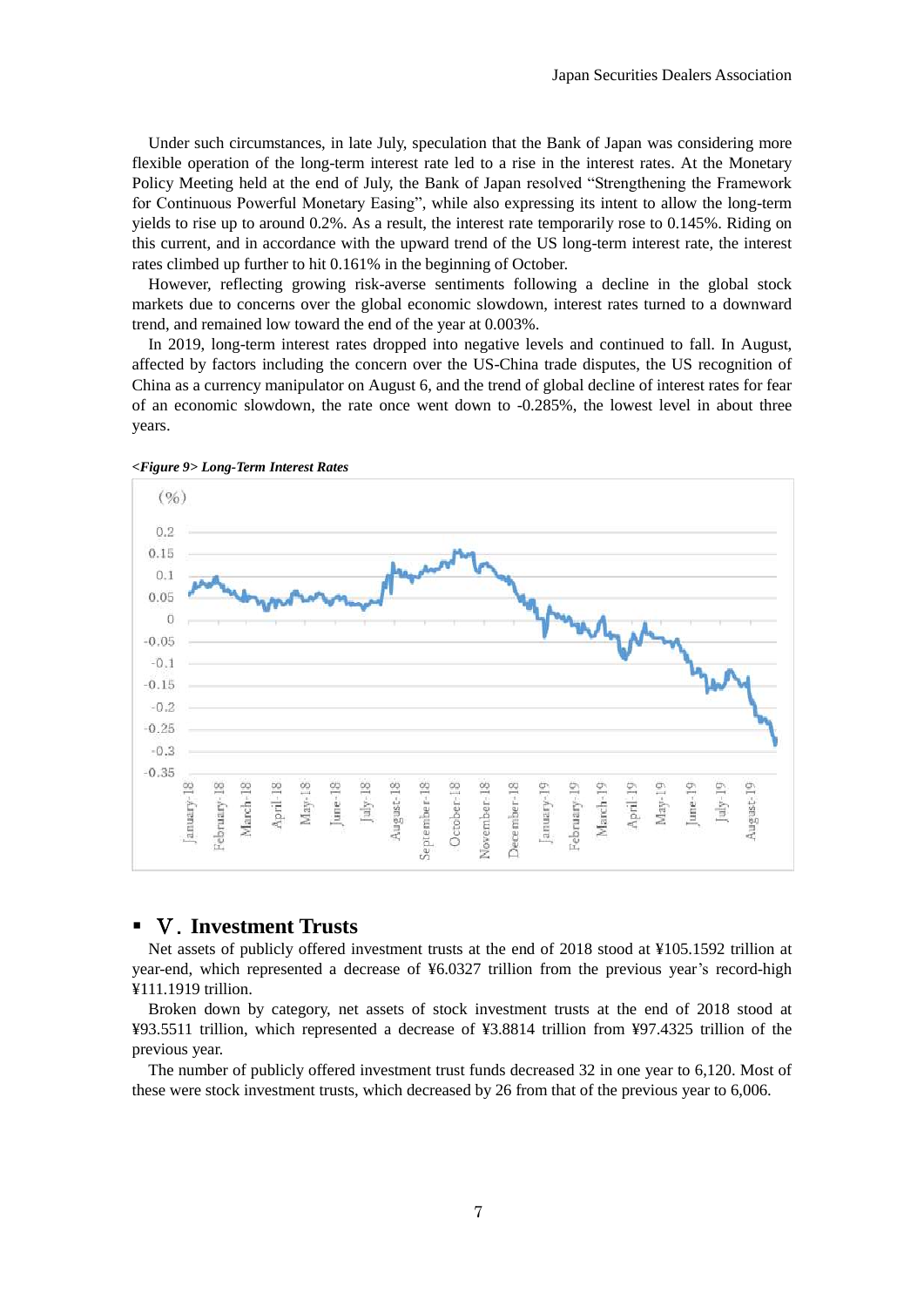|                                         |              |       |       | $(F$ trillion)   |
|-----------------------------------------|--------------|-------|-------|------------------|
| Year                                    |              | 2016  | 2017  | 2018             |
| Total                                   | 96.6         | 111.1 | 105.1 |                  |
|                                         | <b>Sales</b> | 31.7  | 41.6  | 39.7             |
| <b>Stock Investment</b><br>Trusts       | Repurchases  | 26.3  | 32.9  | 27.5             |
|                                         | Assets       | 83.0  | 97.4  | 93.5             |
| <b>Bond Investment</b><br><b>Trusts</b> | <b>Sales</b> | 0.7   | 0.04  | 0.03             |
|                                         | Repurchases  | 1.9   | 0.1   | 0.1              |
|                                         | Assets       | 0.8   | 0.7   | 0.6 <sub>1</sub> |
|                                         | <b>Sales</b> | 0.06  | 0.003 |                  |
| <b>MMFs</b>                             | Repurchases  | 0.9   | 0.06  |                  |
|                                         | Assets       | 0.06  |       |                  |
|                                         | <b>Sales</b> | 36.6  | 46.1  | 36.5             |
| <b>MRFs</b>                             | Repurchases  | 35.1  | 45.8  | 38.5             |
|                                         | Assets       | 12.6  | 12.9  | 10.9             |
| Number of Funds                         |              | 6,060 | 6,152 | 6,120            |

*<Figure 10> Changes in Assets of Investment Trusts*

(Source) The Investment Trusts Association, Japan

# Ⅵ**. Performance Overview of Securities Companies**

Annual performance by securities firms in Japan in the fiscal year ended March 31, 2019 resulted in less than the previous year due to sluggish stock trading volume and investment trust sales as well as a decrease in bond trading profits.

Of all the securities companies, the ratio of those in the black (companies that turned a profit in the fiscal year) decreased from 82.2% in FY03/18 to 60.2%.

Operating revenues fell 9.8% year-on-year (down ¥407.1 billion) to ¥3,726.1 billion.

A breakdown of revenues (Figure 11) is as follows: commissions fell 11.2% year-on-year (down ¥253.4 billion) to ¥2,007.8 billion; and trading gains fell 26.0% year-on-year (down ¥260.7 billion) to ¥744.0 billion.



*<Figure 11> Operating Revenues of Regular Members*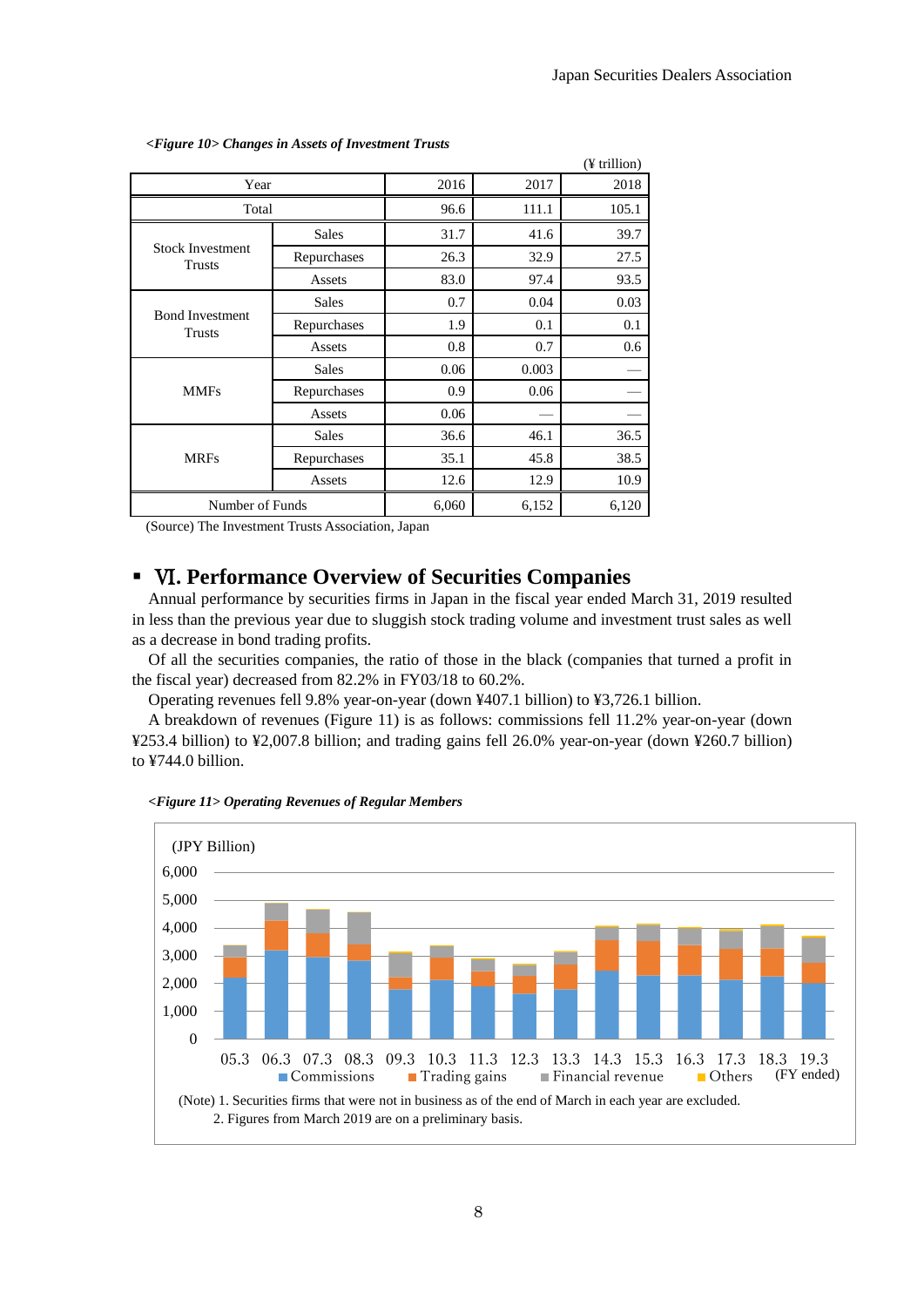A breakdown of commissions (Figure 12) is as follows: brokerage commissions were down 20.4% (down ¥131.9 billion) year-on-year to ¥513.1 billion, underwriting commissions rose 33.4% (up ¥46.2 billion) year-on-year to ¥184.9 billion; and subscription and distribution commissions declined 30.4% (down ¥100.9 billion) year-on-year to ¥231.3 billion.

Net operating revenues, obtained by subtracting financial costs (described below) from operating revenues, decreased ¥505.3 billion (-13.9%) year-on-year to ¥3,135.8 billion.





Operating costs in the fiscal year ended March 31, 2019 were down 17.5% (down ¥593.9 billion) year-on-year to ¥3,341.4 billion (Figure 13).

The breakdown is as follows: SG&A costs were down 5.4% (down ¥157.5 billion) year-on-year to ¥2,751.1 billion, while financial costs were up 19.9% (up ¥98.1 billion) year-on-year to ¥590.3 billion.

Among SG&A costs, transaction-related costs fell 9.7% (down ¥73.5 billion) year-on-year to ¥684.3 billion; office costs decreased 5.1% (down ¥25.6 billion) year-on-year to ¥472.3 billion; and personnel costs fell 5.3% (down ¥57.7 billion) year-on-year to ¥1.024.1 billion. Meanwhile, real estate-related costs were rose 2.2% (up ¥5 billion) year-on-year to ¥235.6 billion.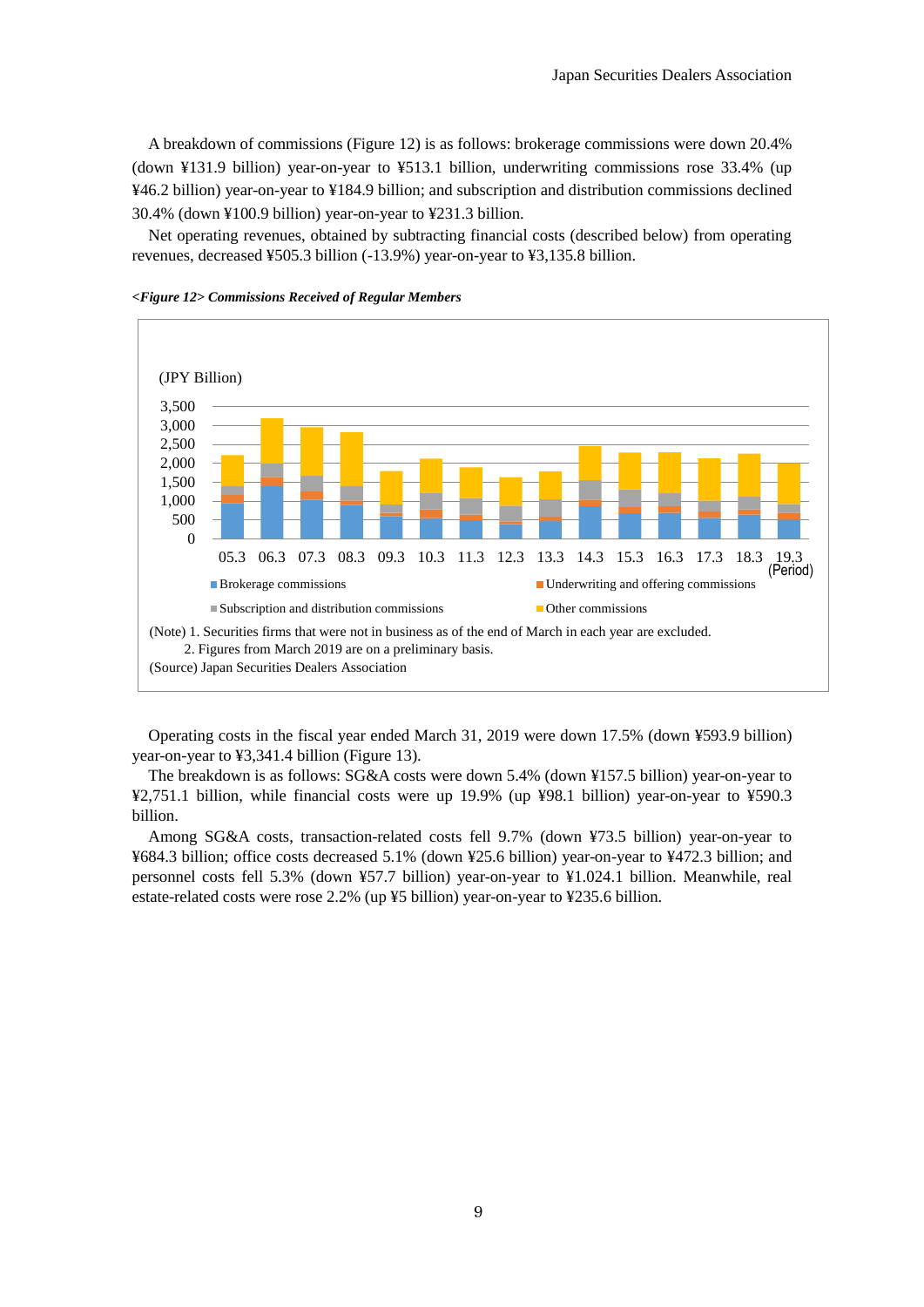

*<Figure 13> Operating Expenses of Regular Members*

As a result, net profit in the fiscal year ended March 31, 2019 fell 46.3% (down ¥248.0 billion) year-on-year to ¥287.8 billion.

# Ⅶ**. Regulatory and Legal Revisions, Industry Topics**

1. Partial revisions of Payment Services Act and Financial Instruments and Exchange Act, etc. (Act of Partial Revision of Payment Services Act, etc. in Response to Diversification of Financial Transactions Associated with the Development of Information and Communications Technology)

In May 2019, the "Act of Partial Revision of Payment Services Act, etc. in Response to Diversification of Financial Transactions Associated with the Development of Information and Communications Technology" was passed, which was followed by its promulgation in June 2019.

In light of the increasing importance of responding to the diversification of financial transactions associated with the advancement of information and communications technology, as well as the need to enhance the credibility of the capital markets and protection of users, etc., the following amendments were made (to be enforced on the day specified by Cabinet Order within one year of promulgation):

(1) Improvement of systems pertaining to the crypto-asset exchange service, including:

- a. Change of defined legal term from "virtual currency" to "crypto-asset"
- b. Development of regulations over advertisements and solicitation by crypto-asset exchange service providers
- c. Obligation to manage customer crypto-assets by highly reliable methods
- (2) Establishment of regulatory framework regarding derivatives transactions and fundraising transactions using crypto assets, including: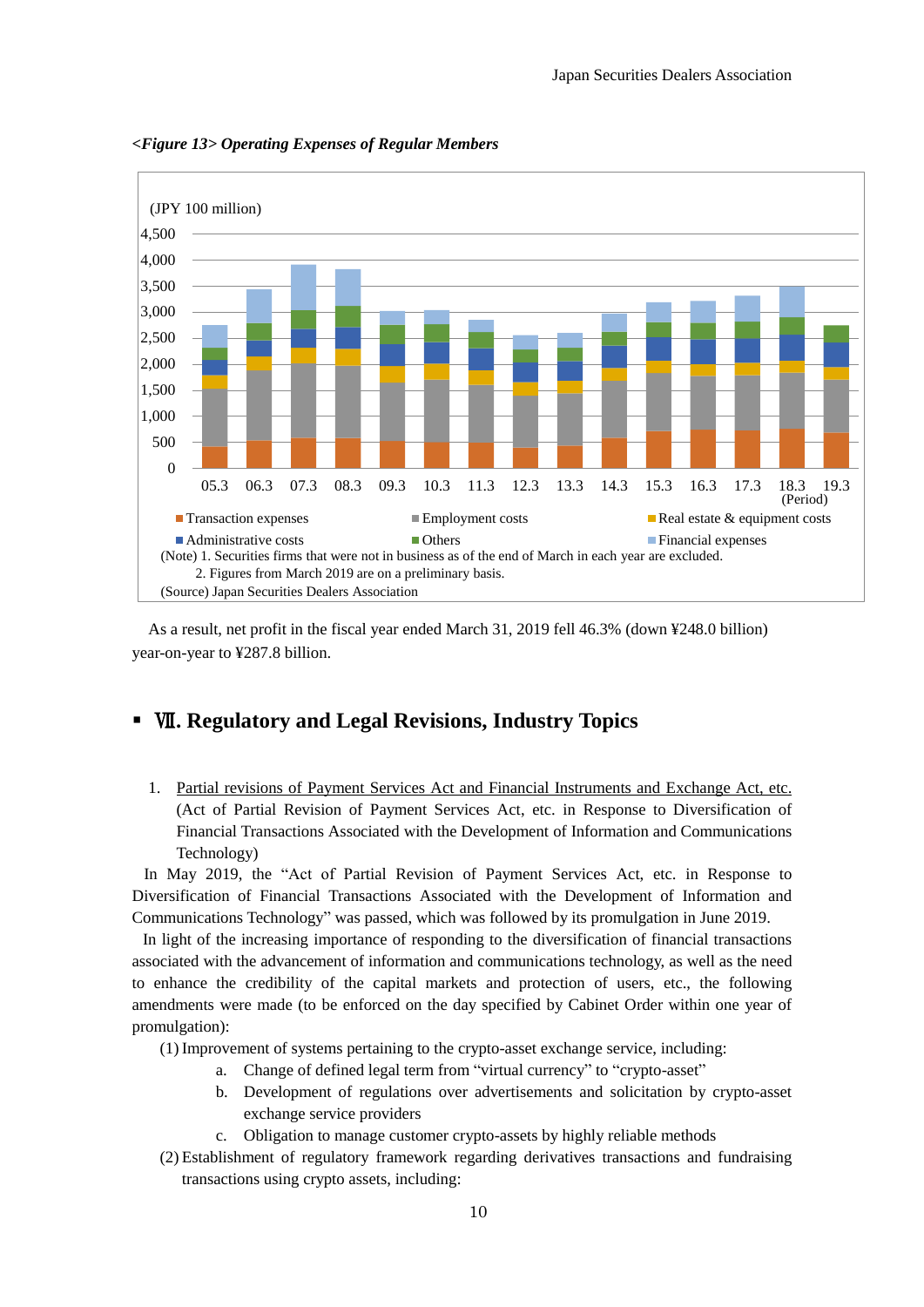- a. Addition of crypto-asset to the definition of financial instruments in the Financial Instruments and Exchange Act
- b. Regulation of services and prohibition of misconduct pertaining to derivatives transactions using crypto assets
- c. Clarification of regulatory framework for ICOs (i.e. including investment-type ICO tokens in the regulation of financial instruments business)

2. Revision of Cabinet Office Ordinance on Disclosure of Corporate Affairs

Following the report by the Working Group on Corporate Disclosure of the Financial System Council released in June 2018, the "Cabinet Office Ordinance for Partial Revision of Cabinet Office Ordinance on Disclosure of Corporate Affairs" was promulgated and enforced in January 2019 for appropriate improvement of legal systems on the matters to be stated in securities report, etc.

The main revisions are as follows:

- (1) Improvement of financial information and published information
- (2) Provision of governance-related information for the promotion of constructive dialogue (compensation of board members, cross-shareholdings, etc.)
- (3) Securing the credibility and timeliness of information (information of accounting audits)

3. Revision of Cabinet Order, Cabinet Office Ordinance, etc. Pertaining to Disclosure Systems In June 2019, the "Cabinet Order for Partial Revision of Order for Enforcement of the Financial Instruments and Exchange Act" and "Cabinet Office Ordinance for Partial Revision of Cabinet Office Ordinance on Disclosure of Corporate Affairs" were promulgated and came into force (enforced in July 2019 for (1) and in June 2019 for (2)), and the main revisions are as follows:

(1) Review of disclosure regulation pertaining to stock-related compensation

(2) Review based on the report of "Advisory Council on the Improvement of Information Provision for Accounting and Auditing" (with respect to the disclosure of the reason for replacing an auditor, describe in as much detail as possible the reason for the change in auditor as listed in the extraordinary report, etc.)

4. Review of the Companies Act (related to Corporate Governance, etc.)

The Legislative Council of the Ministry of Justice put together the "Outline for the Companies Act Revision (related to Corporate Governance, etc.)" in February 2019, the main details of which are as below. In addition, the amendment bill of the Companies Act is expected to be submitted to the Diet at a later date.

(1) Review of rules concerning shareholders meetings

- a. Electronic provision of shareholders meeting documents
- b. Limitations on shareholders' right to propose
- (2) Review of rules concerning directors, etc.
	- a. Establishment of rules to provide proper incentives to directors
	- b. Imposition of obligation to appoint an outside director
- (3) Other
	- a. Establishment of assistant bond manager system
	- b. Review of rules concerning share delivery system
- 5. Self-regulation

The Japan Securities Dealers Association revised part of its self-regulatory rules, etc. A summary of the main revisions is as follows.

In July 2019, part of the "Rules Concerning Shareholders Community" and "Rules Concerning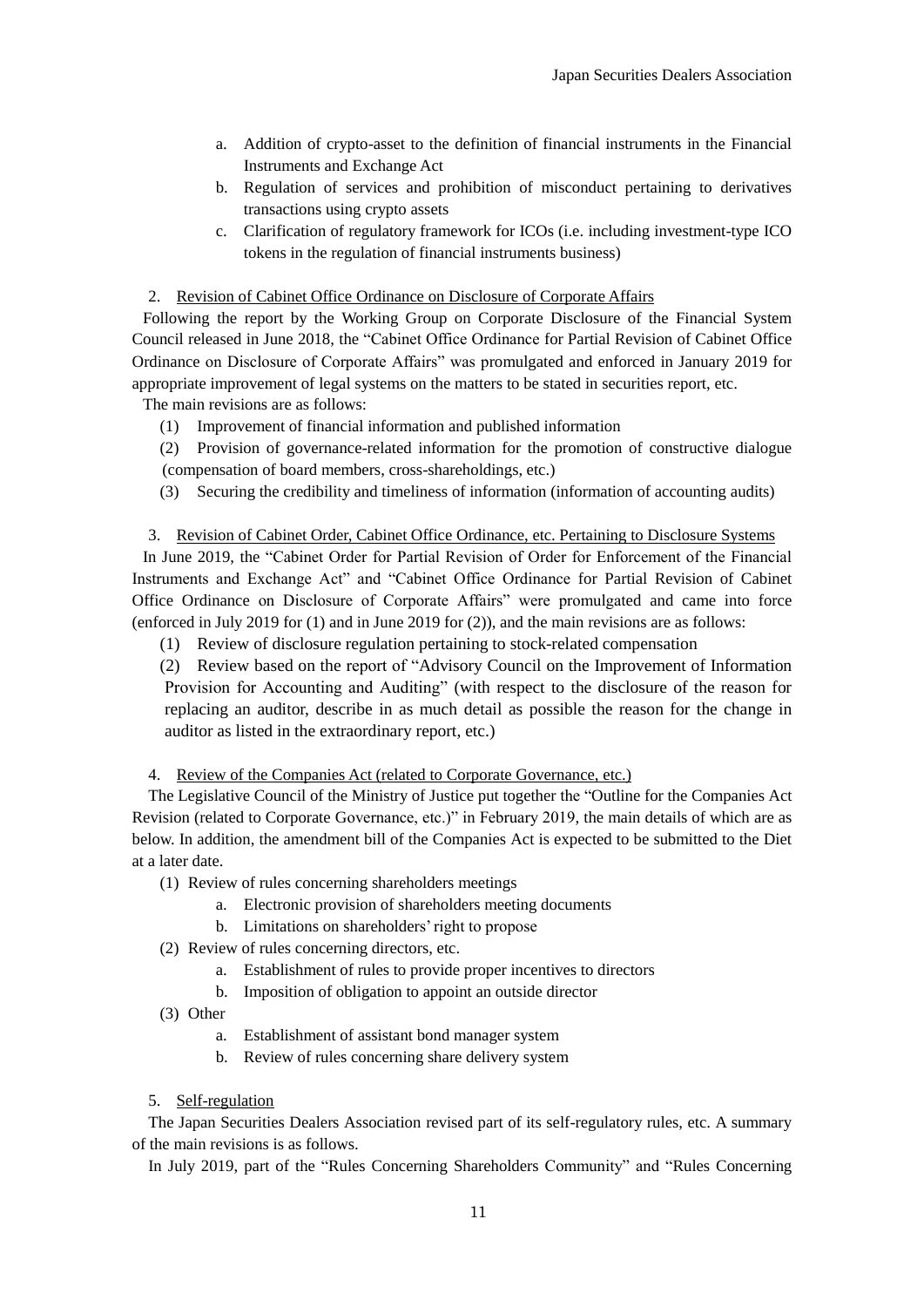Over-The-Counter Securities" were revised to contribute to further utilization of the shareholders community system and transfer of management rights for non-listed companies including business succession (enforced on August 1, 2019).

In March 2019, for the introduction of PTS margin transactions, etc., the JSDA revised part of the "Rules Concerning Sale and Purchase, Etc. of the Listed Share Certificates, Etc. Conducted Outside of a Financial Instruments Exchange Market" (enforced on July 16, 2019).

# 6. Revision of financial and securities tax systems, etc.

The NISA (Nippon Individual Savings Account) scheme was launched in January 2014 with a view to expanding the investor base as well as both supporting the stable asset-building of households and increasing the supply of growth funds necessary for economic growth. Under this program, residents of Japan at age 20 and above are exempted from taxation on dividends and capital gains from listed stocks, stock investment trusts, etc. with an annual upper limit of ¥1.2 million in investments for a maximum of five years. A Junior NISA scheme was also launched in April 2016 exclusively for minors age 19 and under, authorizing them to open a NISA account (with an annual investment limit of ¥800,000).

Further, the Dollar-Cost Averaging NISA was launched in January 2018 to promote regular and diversified investments of a small sum of money (with an annual investment limit of ¥400,000, nontaxable for up to 20 years). Moreover, the upper limit of the rollover amount at the end of the nontaxable period was removed from NISA and Junior NISA so that the full amount may be rolled over to the following year's nontaxable investment limit. The system was thus improved and expanded.

According to a survey by the Financial Services Agency, the number of NISA accounts at the end of March 2019 was 11,550,000 with a total purchase amount of ¥16,353.3 billion. Junior NISA had 310,000 accounts with the total purchase amount of ¥130.3 billion. The Dollar-Cost Averaging NISA had 1,270,000 accounts with the total purchase amount of ¥133.2 billion.

### 7. Promoting SDGs (Sustainable Development Goals) in the securities industry

 In September 2017, as part of a securities industry-wide effort to proactively contribute to tackling the social issues raised by the SDGs, the JSDA organized the Council for Promoting the SDGs in the Securities Industry. Under the Council, it also established three subcommittees, and the specific initiatives undertaken by each respective subcommittee are as follows:

- (1) Subcommittee on Ending Poverty/Starvation and Protecting the Global Environment; Measures related to impact/ESG investments (e.g. originating and distributing vaccine bonds, water bonds, and green bonds)
- (2) Subcommittee on Promoting Decent Working Conditions and Women's Participation in Society;

Initiatives to increase productivity, promote decent working conditions, and support women in the workforce

(3) subcommittee on supporting education for the socially vulnerable;

Education support including donation funds and the provision of voluntary work for motherless/fatherless families and orphans

 In March 2018, the JSDA publicized its Declaration in Support of SDGs, vowing its clear commitment toward the promotion of the SDGs.

Specific measures to this end included: the unification of the names given to bonds contributing to the SDGs (under the umbrella term "SDG bonds"); hosting a Women's Network through which